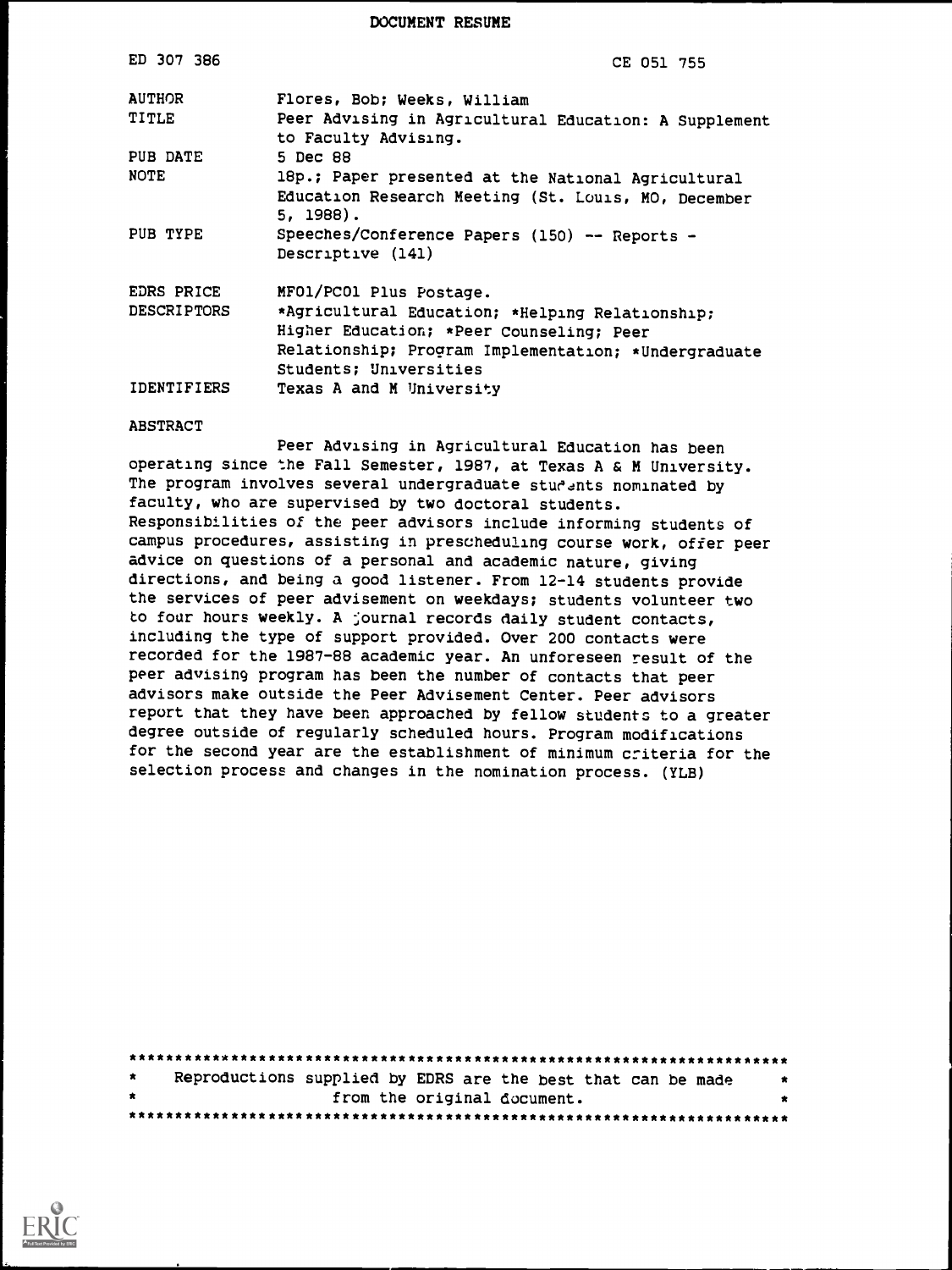### U S. DEPARTMENT OF EDUCATION<br>Office of Educational Research and improvement ED CATIONAL RESOURCES INFORMATION f film of the been reproduced as a medicine of the state of the state of the state of the state of the state of the state of the state of the state of the state of the state of the state of the state of the state of the st

onginattng it 0 Minor changes have been made to improve

reproduction quality<br>Points of view or opintons stated in this document<br>Internation or of policy<br>OEFII position or policy

#### PEER ADVISING IN AGRICULTURAL EDUCATION: PERMISSION TO REPRODUCE THIS A SUPPLEMENT TO FACULTY ADVISING

Bob Flores and William Weeks Texas A&M University, College Station, Texas MATERIAL HAS BEEN GRANTED BY

 $\frac{1}{\sqrt{2}}$  ,  $\frac{1}{\sqrt{2}}$  ,  $\frac{1}{\sqrt{2}}$  ,  $\frac{1}{\sqrt{2}}$ 

TO THE EDUCATIONAL RESOURCES INFORMATION CENTER (ERIC)"

#### Introduction and Need

The Department of Agricultural Education at Texas A&M University prides itself on being a "family" o. ,tudents, staff, faculty, alumni, and friends. A strong sense of community exists among the various  $_{6}$  oups as they go about their business in their respective roles. Campus traditions and school spirit remain a vital part of the college experience and add to the feeling of comraderie.

An active Collegiate FFA Chapter and a departmental Student Advisory Council provide for a great deal of student/faculty dialogue. The open door policy maintained by faculty also encourages lots of faculty/student interaction. Additionally, the Department provides its students with a lounge, complete with sofas and tables with chairs. As a good number of students frequent this room, it is relatively easy for faculty to interact with many students on a regular basis.

Despite the feeling of "family" and attempts by the faculty to make regular contact with the students in the major, it was felt that a peer advising program, if conducted properly, would Le beneficial. The rationale for such a program stemmed from the following factors:

1. The rate of growth in the student population on campus has been rapid, resulting in a lack of time for planning and transition. This has forced students to rely on faculty advisors for clarification of misleading and/or contradictory information provided by peers and campus personnel. The aggressive students occupy more of the

 $\mathbf{I}$ 



**REDS(753** 

2 BEST COPY AVAILABLE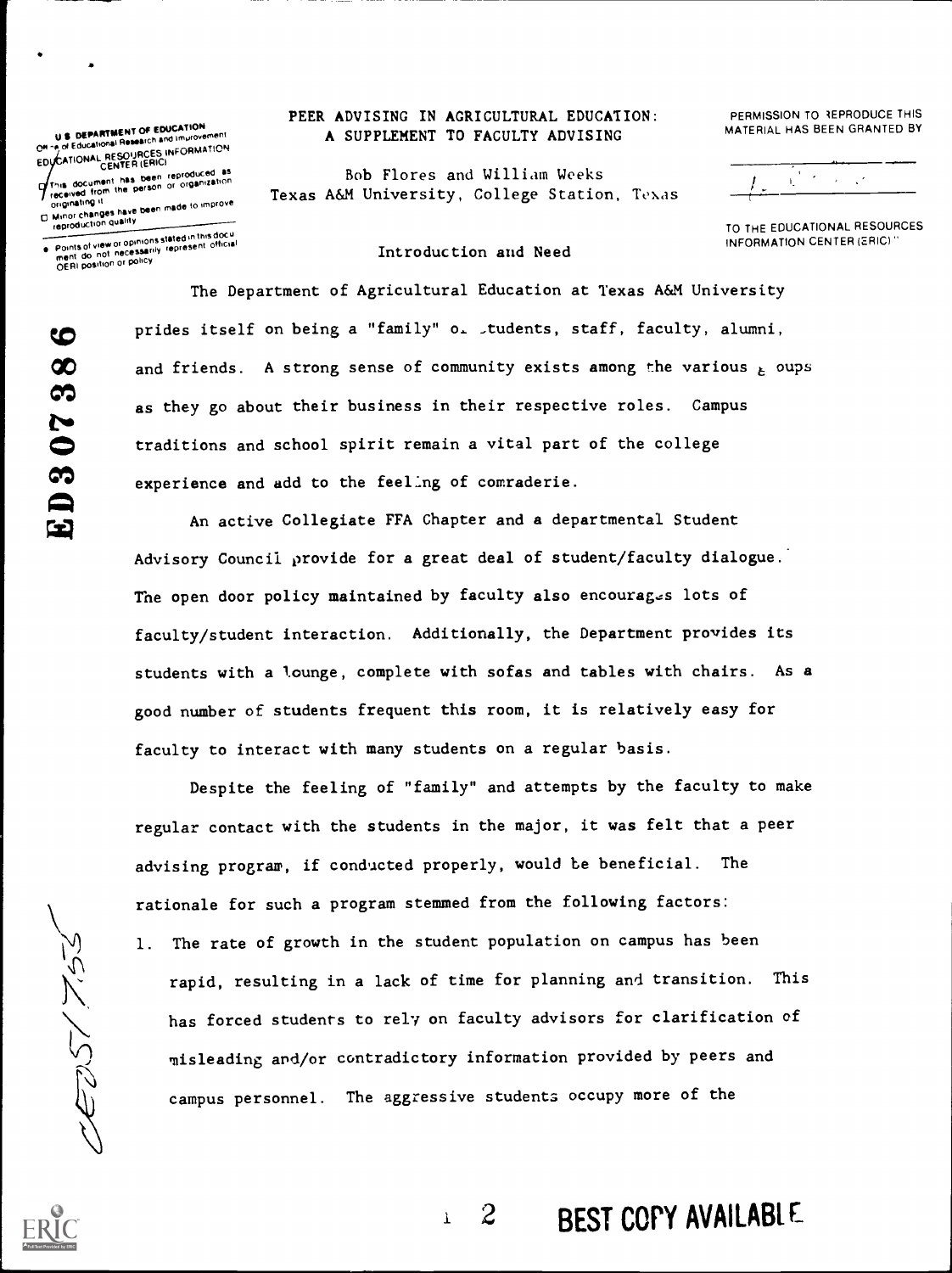advisors' time, while less aggressive students are lett with unanswered questions or misinformation.

- 2. The evolution from a program of teacher preparation to a major with two options has enhanced student interest in agricultural education. There are two options available in the Denartment -- the Teaching Option and the Agricultural Development Option. Considerably more time for student advising is needed with the advent of two options.
- 3. Computer-assisted registration by telephone has been instituted. Due to limited offerings, classes often reach the enrollment limit and students are sent scrambling for *elternative courses*. Student traffic reaches a peak on registration days. Some students find it difficult to meet with a professor due to the excessive number of students lining up outside the door to the office.
- 4. Many students have fewer reservations about sharing concerns with peers than they do with faculty. At the same time, some questions are best  $\epsilon$  aswered by students rather than by faculty. An example would be information regarding which instructor to consider taking for a particular course or which courses to consider in fulfilling elective requirements.
- 5. The success of peer advising rrogrars has been demonstrated at other universities, such as Ithaca College, Iowa State University, Illinois State University, and the University of Wisconsin-Superior.

#### Idea Design

Peer Advising in Agricultural Education was introduced in the Fall Semester, 1987 and has firmly taken root as a successful program. The program takes advantage of the talents of several undergraduate students nominated by faculty, who are supervised by two doctoral students. The faculty determined the respo.isibilities of the peer advisors as the



3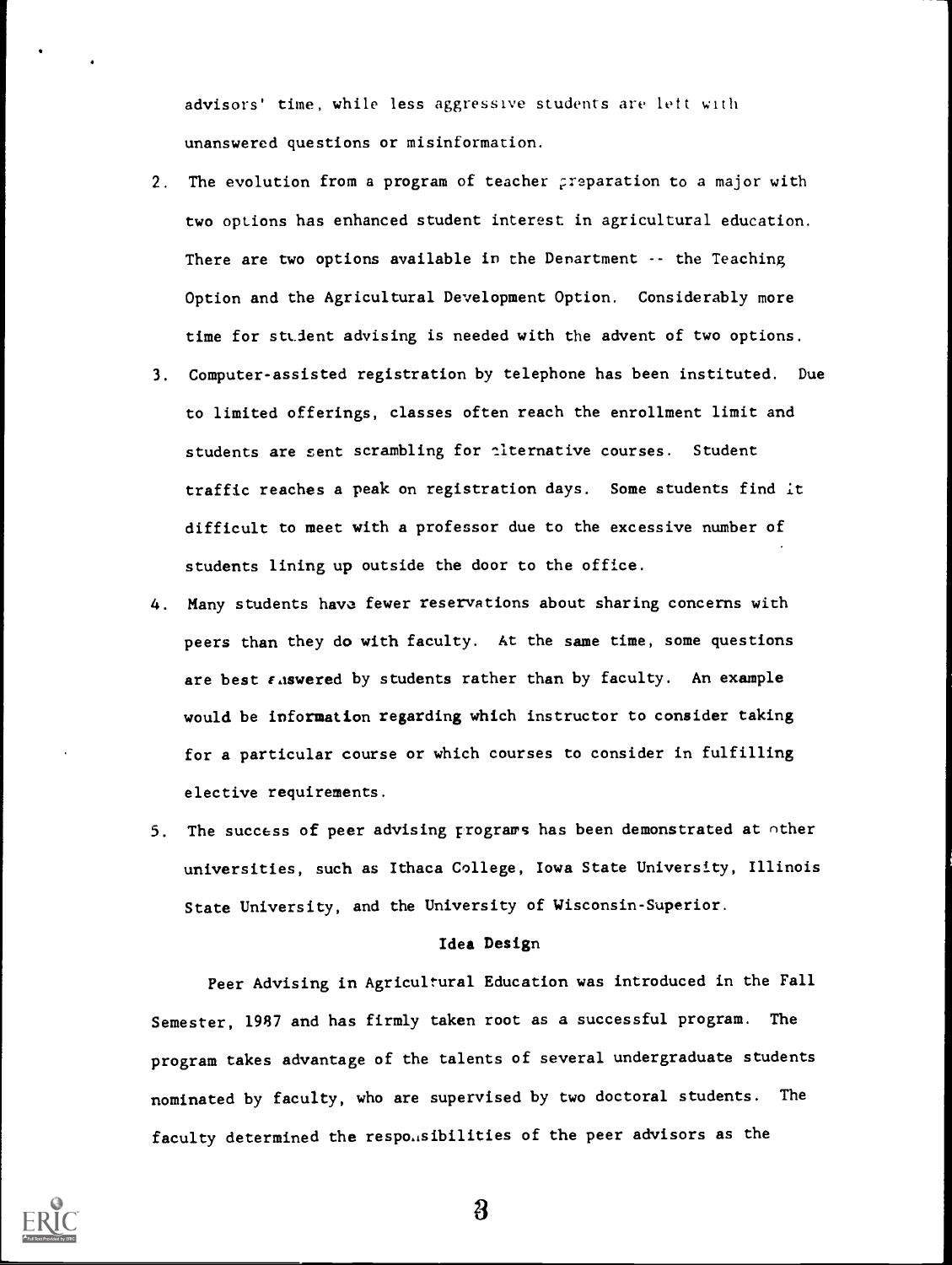following. inform students of campus procedures, assist in prescheduling course work, offer peer advice on questions of a getsonal and academic nature, give directions, and provide a good ear for listening.

initiating such a program required a departmental consensus and commitment. The commitment came in the form of faculty assistance and allocation of a peer advising room and resources necessary to provide the service to students. The selection process consisted of faculty nominating students perceived as "model students."

in order to provide the services of peer advisement from 8 a.m. to 4 p.m. Monday through Friday, from 12 to 14 students are selected. Each student is expected to volunteer two to four hours weekly to the program. Once the nomination process is complete, a list is compiled and redistributed for faculty to rank order. Considerations in the ranking procedure are given to grade point ratio, grade level, involvement in student organizations, personality, ethnicity, and other factors. The rank orders are totaled and the students with the "low scores" are selected. The Department Head sends a letter of invitation to the students along with a reply card. Those accepting the invitation are sent a followup letter informing them of an orientation meeting.

The orientation meeting includes a photo session for publicity purposes. Faculty members are invited to attend the session. The two graduate student coordinators make the arrangements and develop the agenda. The Department Head and the undergraduate faculty advisors explain the peer advising process. Policies for the Peer Advisement Center room are also shared with the peer advisors. Following the meeting, the pictures of the students are mounted on poster board and displayed in a glass case outside the Peer Advisement Center.



 $\frac{3}{4}$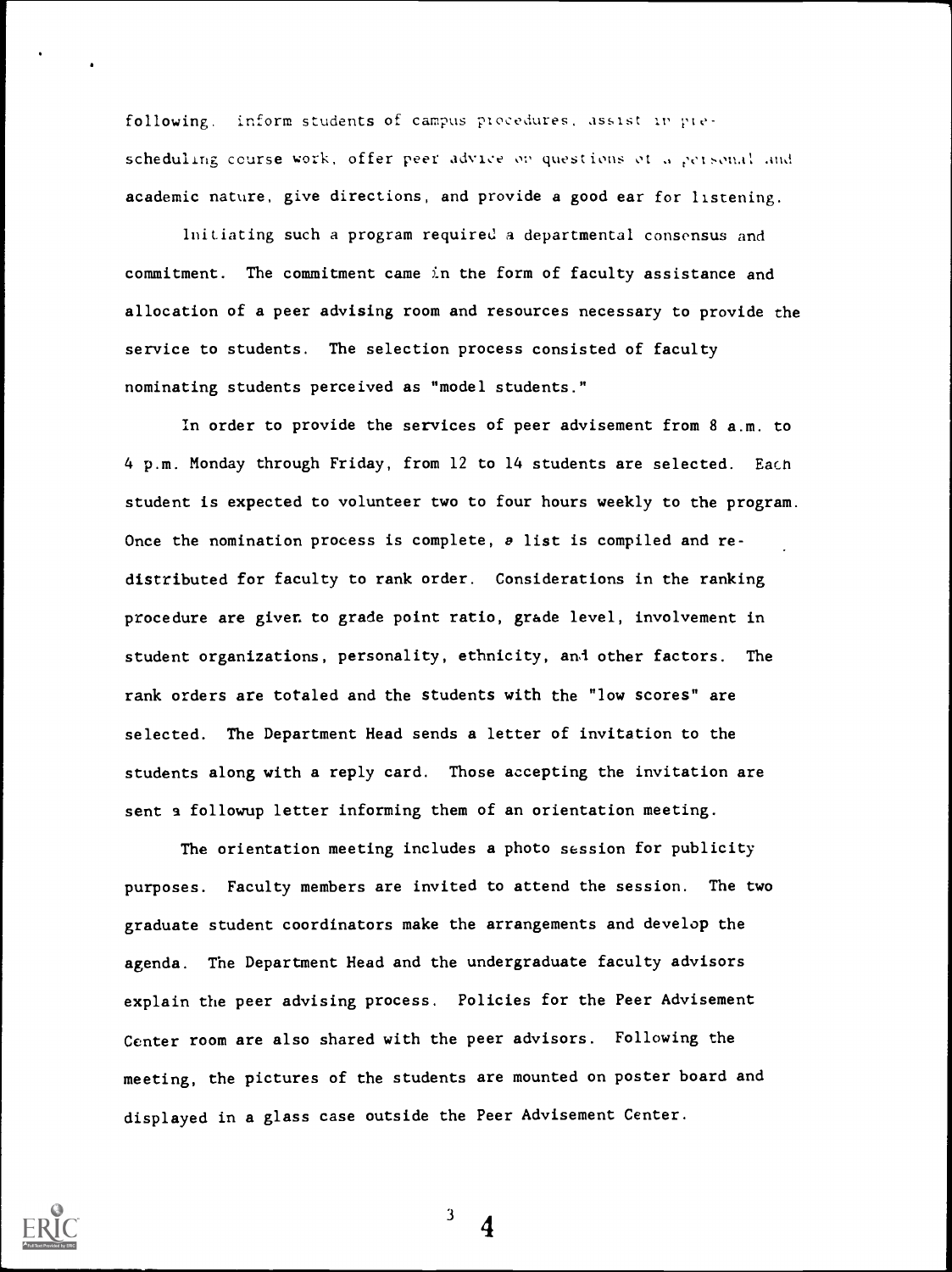#### Results

Peer advisors have staffed a room in the main corridor of the building housing the Department of Agricultural Education. Each peer advisor serves up to four hours each week. The actual schedule that has developed results in the room being staffed from 30 to 35 hours each week.

A journal to record daily student contacts is kept in the Peer Advisement Center. Peer advisors are asked to record the type of support they provided (personal, course-related, registration, directions, etc.) while keeping the identity of individuals confidential. Over 200 contacts were recorded for the 1987-88 academic year. Forty-one percent involved some sort of pre-registration, course scheduling, or course selection support. Twenty-six percent were related to a student's current course work or current academic situation. Twenty-four percent of the contacts were classified as miscellaneous, ranging from giving directions to providing information on Collegiate FFA activities. Nine percent involved problems of a personal nature.

Two meetings of the peer advising group were held during the course of aach semester. The meetings were an attempt to update the peer advisors on campus and departmental activities and to gather feedback on the effects of the program from a student perspective. An unforeseen result of the peer advising program was the number of contacts that peer advisors made outside the Peer Advisement Center. Although no effort has been made to record those contacts, peer advisors reported that they were approached by fellow students to a greater degree outside of regularly scheduled hours at the Peer Advisement Center. The peer advisors have noticed that the faculty selection process and identity as a peer advisor



 $4\,5$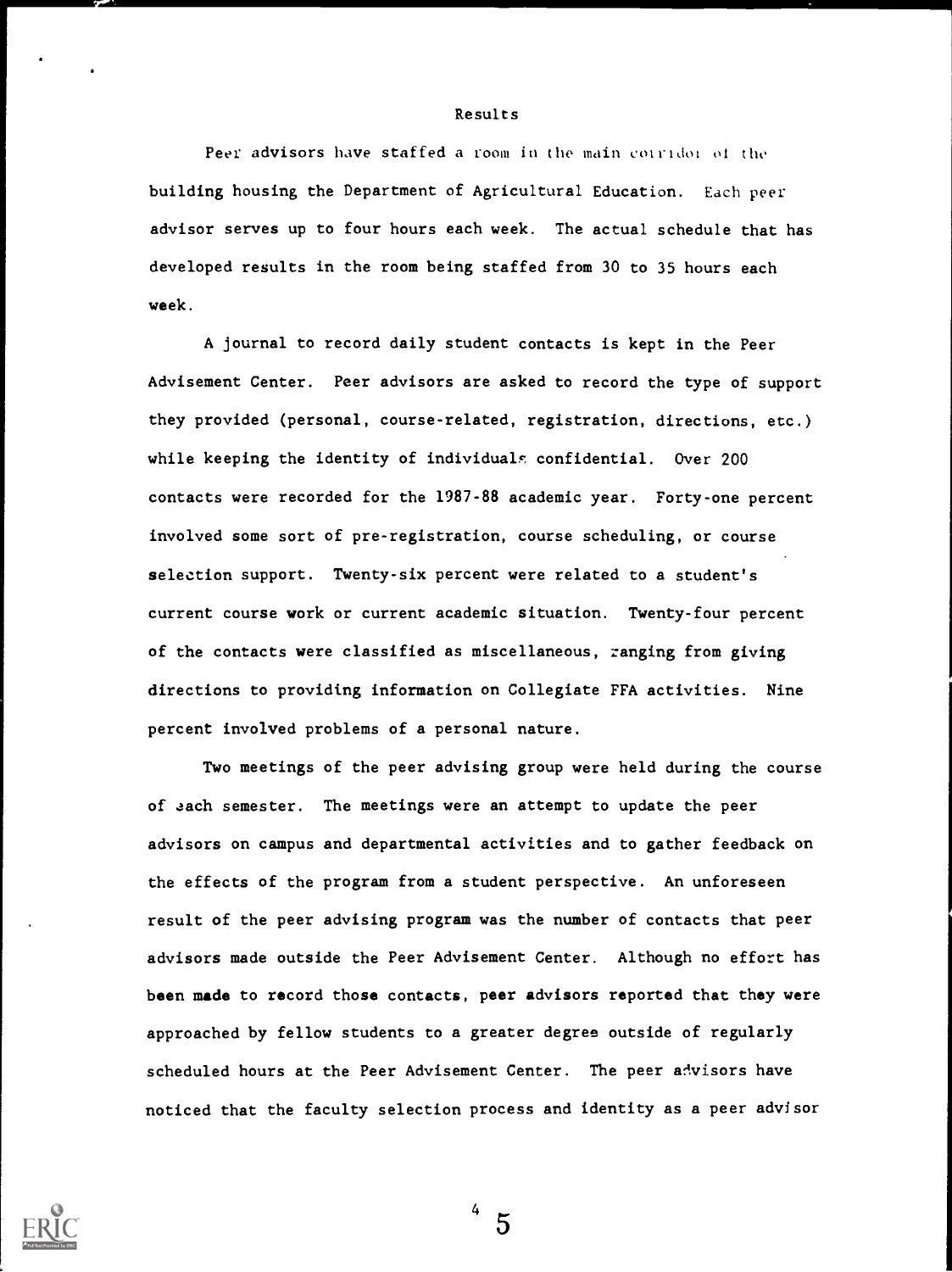have resulted in increased contact between the "model students" and their peers.

Toward the conclusion uf each semester, the peer advisors were given the opportunity to submit their name for consideration for the upcoming term and to nominate other students. Several peer advisors have taken advantage of the opportunity to nominate themselves and others for consideration. Some of the reer advisors were unable to place their name in nomination because of graduation, student teaching, and other commitments. Then, nominations were solicited from faculty. The nominations from the peer advisors were nearly identical to the list compiled by the faculty. One might be led to believe that the peer advisors took the opportunity to nominate other students very seriously and/or that they were beginning to think just like the faculty! The faculty made the selection using the procedure previously described.

#### Program Modifications

The Peer Advising Program is now becoming another Aggie tradition as it enters its second year of existence. The faculty are pleased with the success of the program, and students in the Department have expressed similar sentiments.

Prior to the Fall Semester selection of peer advisors, minimum criteria in the selection process were established. The criteria included: 1) students must have successfully completed two semesters of course work in the Department of Agricultural Education, and 2) students must have a grade point ratio of 2.75 or higher.

Special attention has been given to the nomination process. Graduate students who serve as departmental instructors are included in the nomination process because of their contact with students who might not be enrolled in course work taught by the departmental faculty. Once



 $\overline{\phantom{a}}$  6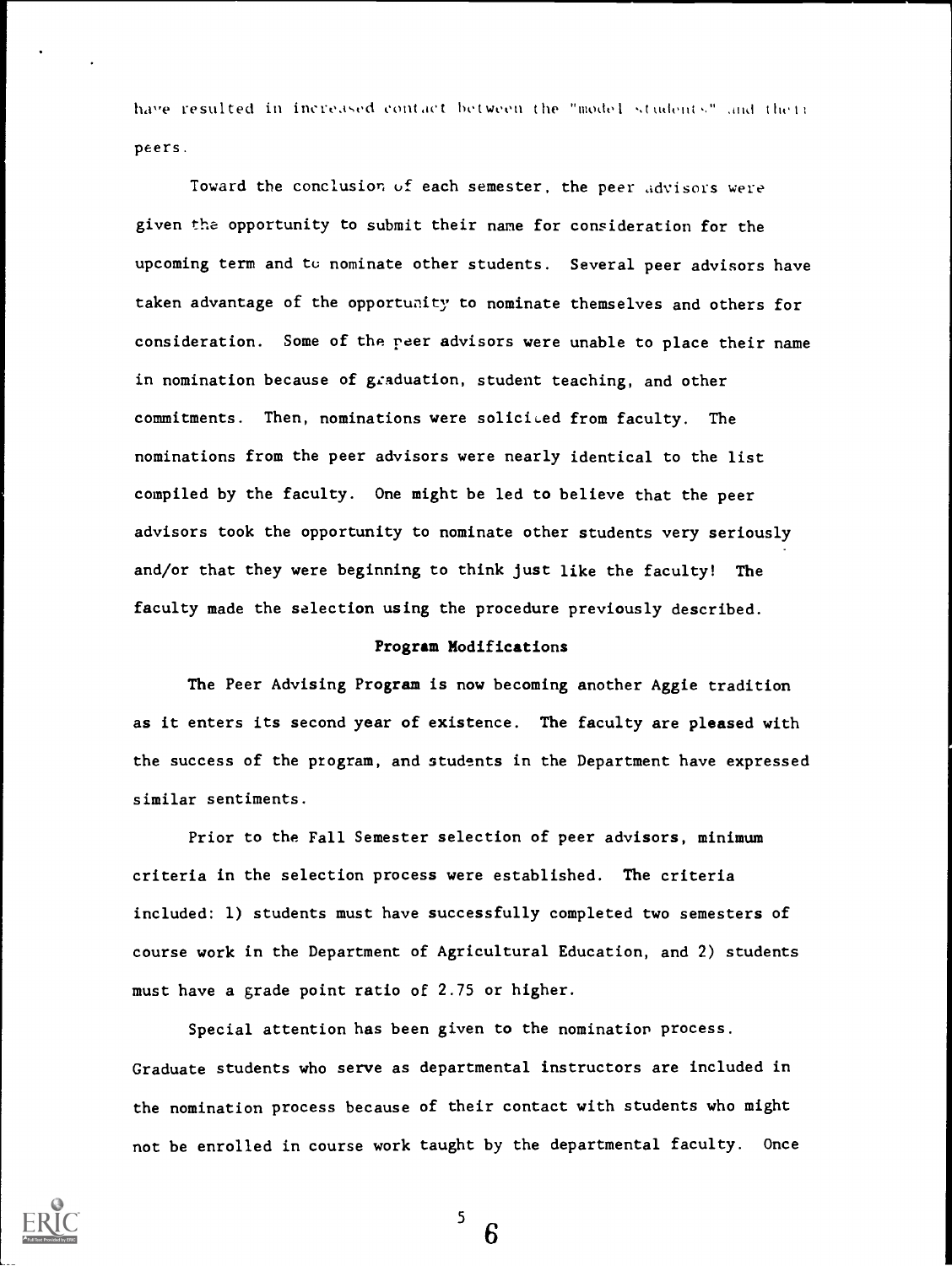the rank order process is complete, a meeting of the faculty members is necessary to make the final decision in the selection process,

Plans were also made to provide training in listening skills and counseling techniques to peer advisors. To accomplish this, peer advisors were asked to attend a one day workshop prior to the beginning of the fall semester with training provided by a staff member from the Student Counseling Center.

#### Resources

A room previously used as a work room was selected as the home of the Peer Advisement Center. The conversion from a work room to a student facility involved a minimal investment. A new coat of paint and acquisition of bulletin boards readied the room. Office furniture stored within the department was relocated to the room. The room renovation was necessary to provide an inviting atmosphere and an environment conducive to peer communication.

The list of items for developing a Peer Advisement Center include, but are not limited to, the following: carpeting, desk, padded chairs, potted plants, bookshelf, telephone, student mailboxes, bulletin boards, a display case in the hallway showing photographs of the peer advisors, permanent name badges for each student, typewriter, university catalogs, class schedules, magazines, office supplies, local telephone directory, campus telephone directory , calendar of events, scholarship and financial aid information, information about professional student organizations, community college catalogs, bus schedules, and maps of the campus and surrounding community.



6 7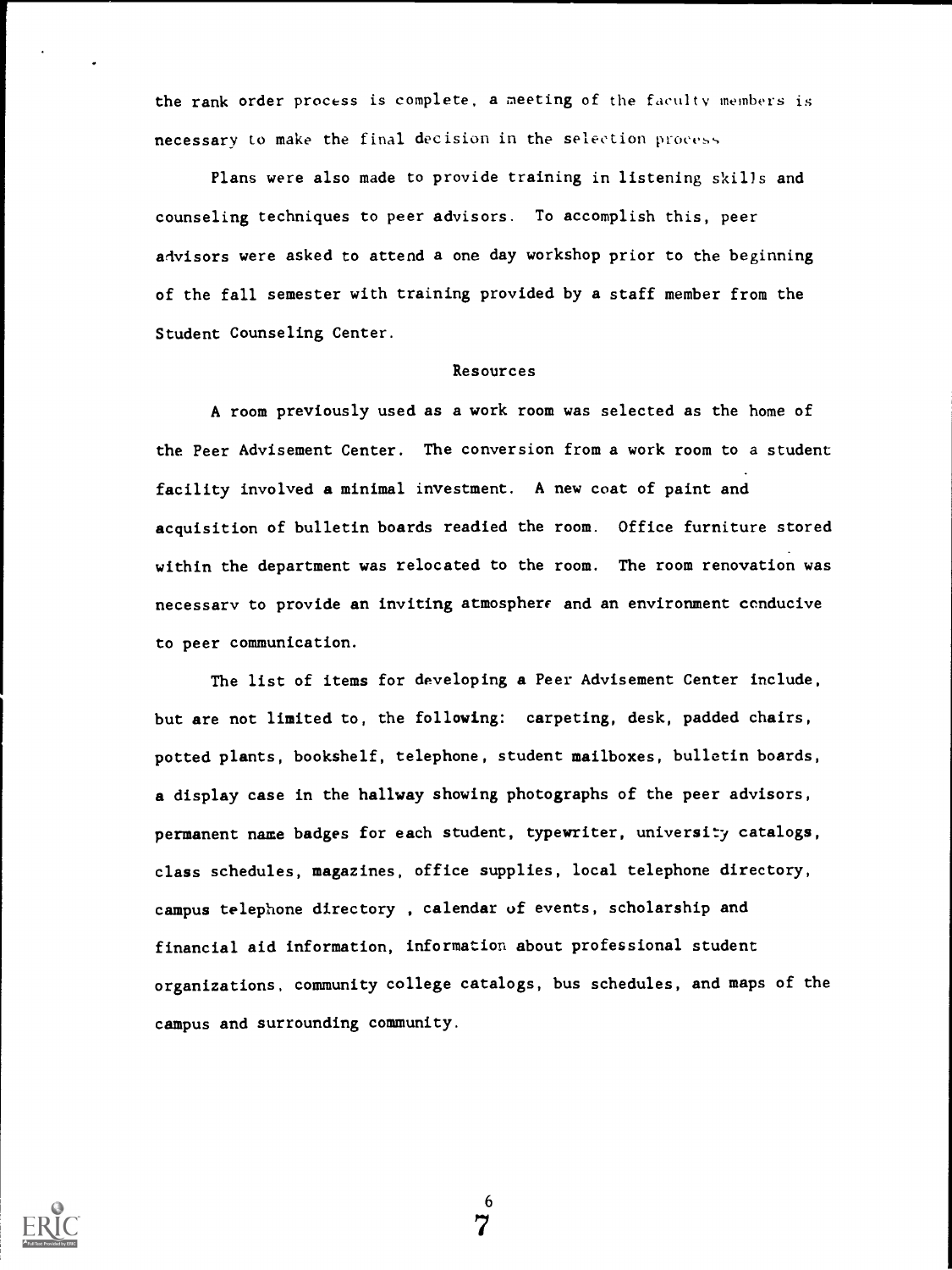Why Peer Advisement in Agricultural Education at Texas A&M University?

- Growth in Student Population
- **New Option in Agricultural Sciences**
- Computer Assisted Registration
- **Peers Listen to Peers**
- **History of Success**



 $\mathsf{R}$ 

 $\blacksquare$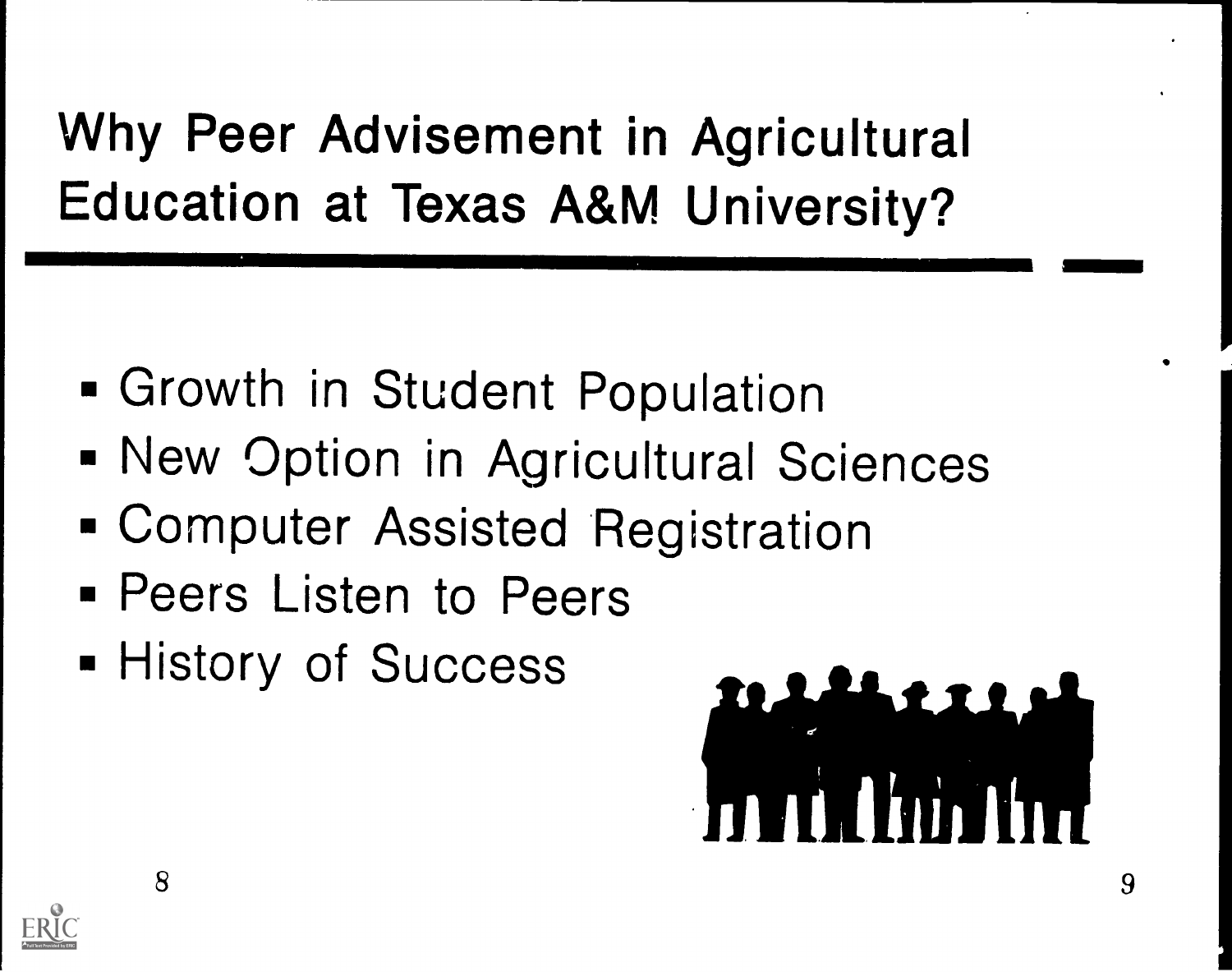Peer Advisement Extending the "Family" Concept

Faculty Commitment

Assistance by Faculty Coordinated by Graduate Students Allocation of Resources



10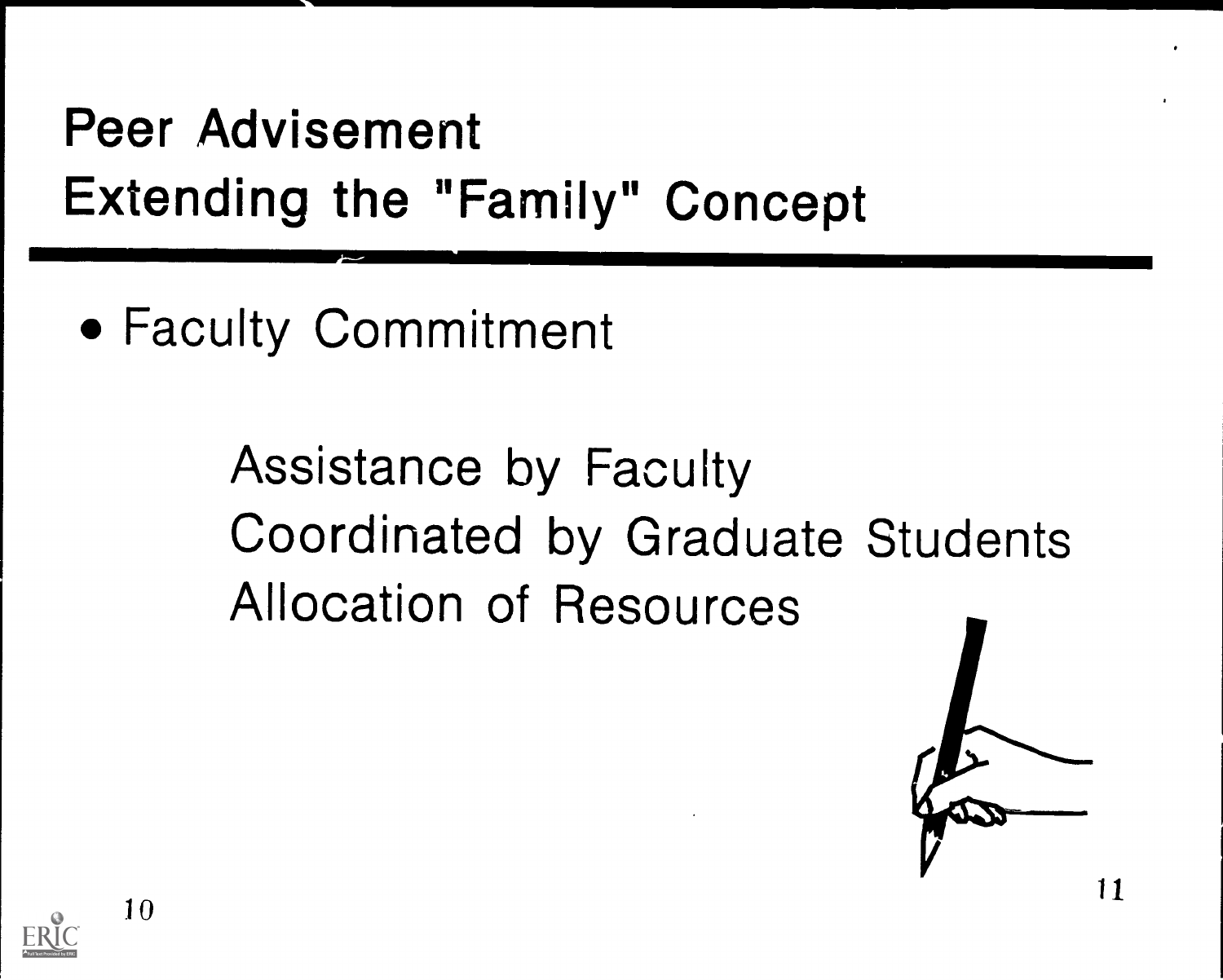## Peer Advisement Extending the "Family" Concept

• Selection by Faculty

Nomination Ranking Selection



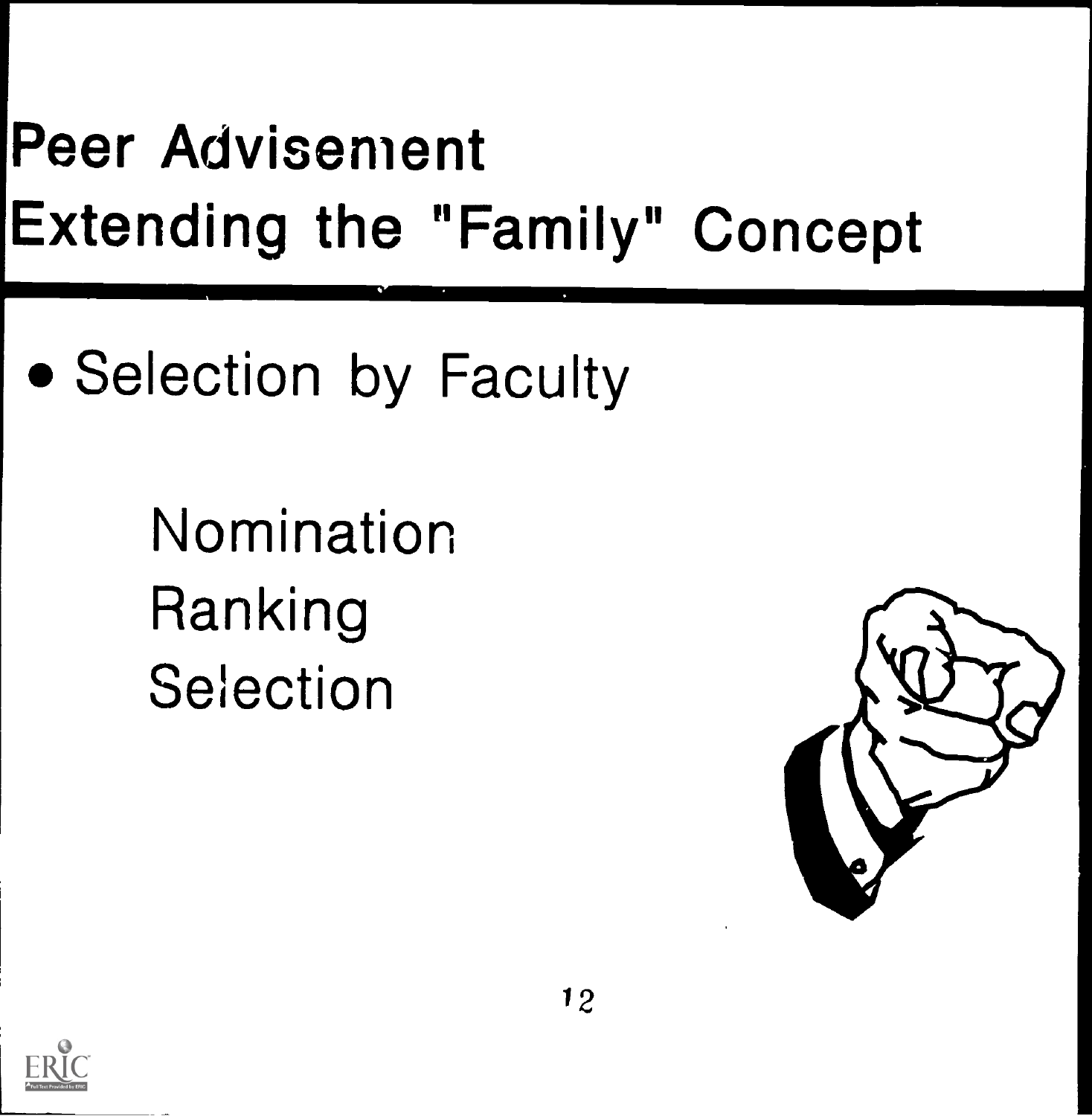### Peer Advisement Extending the "Family" Concept ...................--

• Invitation

# Sent by Department Head Mailed to Student's Home

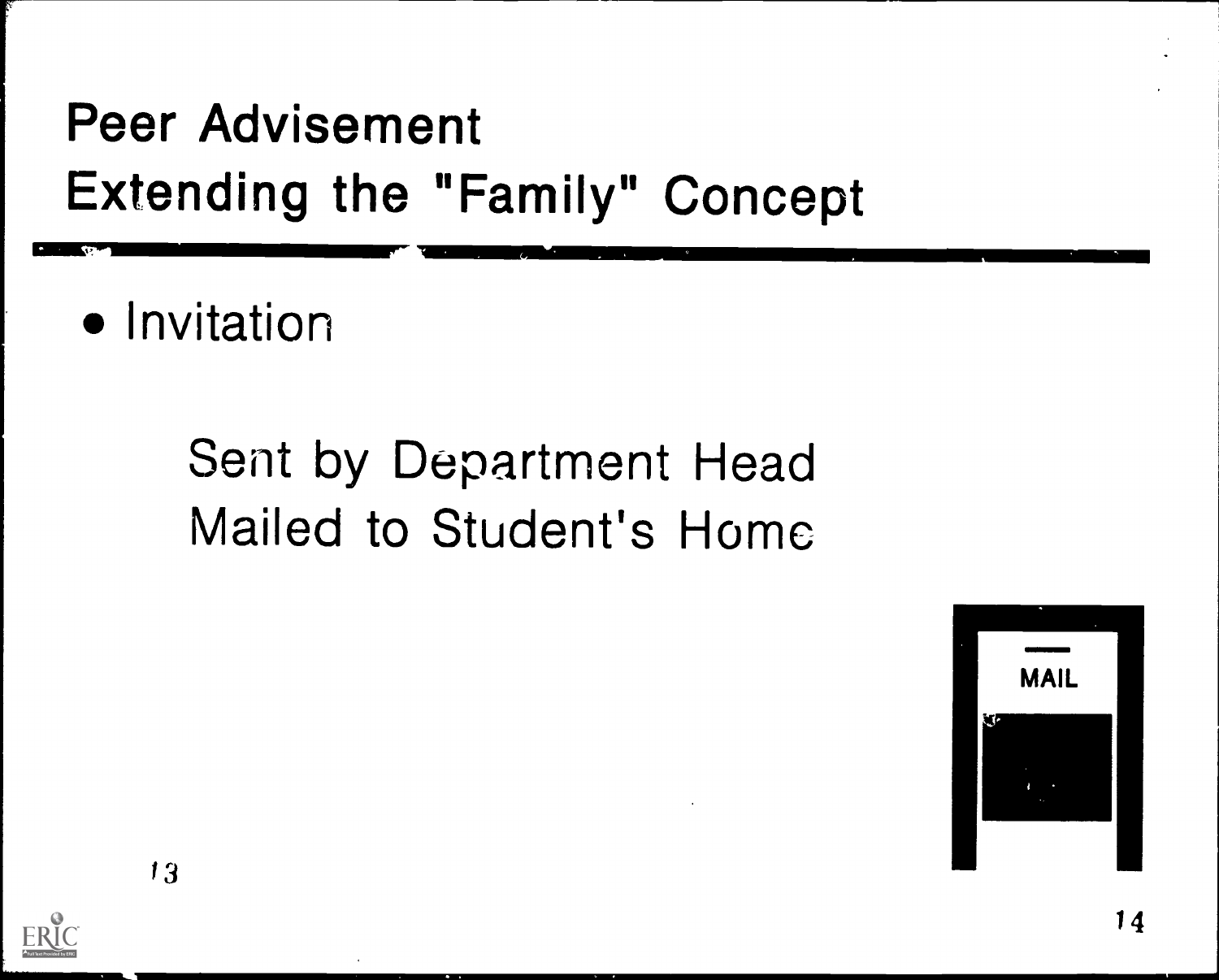### Peer Advisement Extending the "Family" Concept

• Orientation

Faculty Participation Cooperation with Counseling Center Development of Schedules